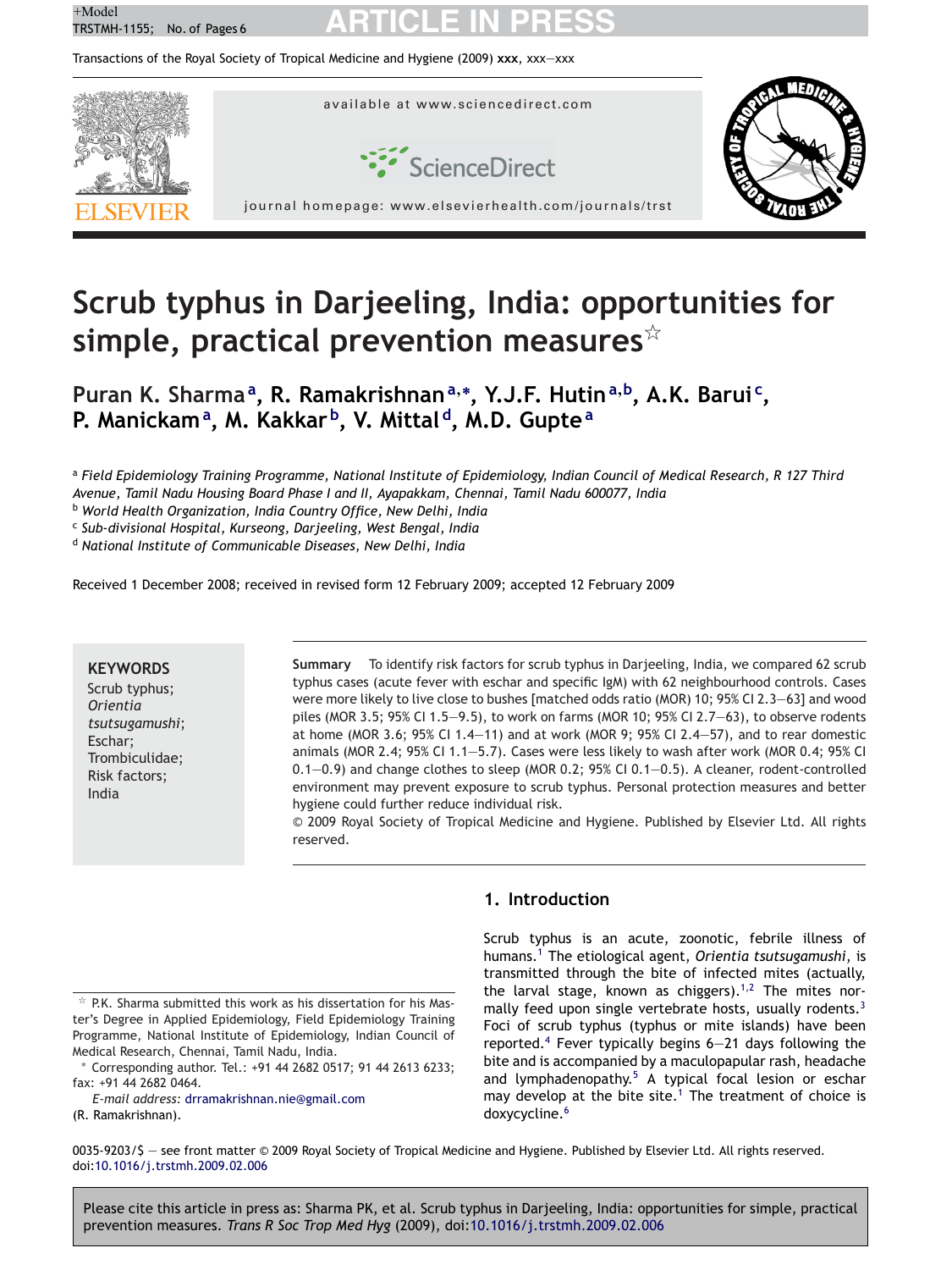Scrub typhus is widespread, extending from Japan to Australia and from India to the Pacific. The disease has been reported from seashores, mountainous regions, rainforests, semi-arid deserts, river banks and terrain undergoing secondary vegetation growth. $^7$  $^7$  Most cases occur through agricultural exposure.[7](#page-5-0) Scrub typhus has been reported in the Asia-Pacific region since the Second World War. $8-11$  In India, it has been reported in the east, south and the Himalayas.[12—14](#page-5-0)

Kurseong sub-division is located in the Darjeeling district of West Bengal, India, at the foot of the Himalayas. In 1969, *Leptotrombidium deliense*, a mite vector, was reported among rats in the district up to altitudes of 3840 m.<sup>[15](#page-5-0)</sup> However, there were no reports of scrub typhus. In 2000, patients with fever of unknown origin were admitted to Kurseong hospital. Of these, some died of multi-organ failure. Until 2003, similar cases continued to occur, particularly between June and October (the rainy season). The absence of laboratory diagnostic facilities prevented the identification of an etiological agent. In 2004, a new cluster of patients presenting with a typical eschar led to the suspicion of scrub typhus, which was supported by the results of Weil-Felix tests. Although the disease was now recognized, lack of information on local risk factors prevented the formulation of specific recommendations. In 2005, we conducted a casecontrol study to estimate the strength of the association between selected exposures and scrub typhus, to estimate the fraction of cases attributable to the selected exposures and to estimate the fraction of cases of scrub typhus that could be prevented through personal protection measures.

# **2. Methods**

We defined the study population as the residents of Kurseong sub-division of Darjeeling district, West Bengal, India. We conducted a case-control study with two control groups, one matched, community-based and one unmatched, hospitalbased.

### **2.1. Cases and controls**

We defined a case of scrub typhus as an acute onset of fever >38 ◦C with eschar and laboratory confirmation of IgM antibody specific for scrub typhus at  $\geq$ 1:128 titre by an IFAT in a patient admitted to Kurseong hospital in 2005. We recruited all cases meeting the clinical case definition during the study period. For the matched control group we recruited one healthy neighbour per case, matched for age. For the unmatched, hospital-based control group we recruited patients suffering from typhoid (confirmed by the Widal test with a four-fold rise in 'O' antibody titre, blood samples taken 10 days apart) in the same hospital at the same time.

# **2.2. Laboratory investigations**

To confirm the diagnosis we used blood samples collected from scrub typhus and typhoid patients as part of routine hospital procedures for their treatment. A qualified laboratory technician collected 10 ml of blood by venepuncture

using sterile disposable equipment. We sent the specimens to the National Institute of Communicable Diseases, New Delhi, India for estimation of the titre of IgM antibodies to scrub typhus (micro-immunofluorescence format based on IFAT, Australian Rickettsial Reference Laboratory). We used cut-off IgM titres ≥1:128 as positive for scrub typhus on the basis of an assessment of a group of controls from the area that included fever patients with other diagnoses and healthy persons.

# **2.3. Data collection**

We collected information on demographic characteristics, place of residence, activities (including occupation) as well as exposure to forests, bushes, domestic animals, rodents and ectoparasites. We defined the referent exposure period as the 21 days prior to the appearance of clinical signs and symptoms (for cases and hospital-based controls) or prior to recruitment (for neighbours). We trained health personnel to conduct interviews using structured, standardized, closed-ended, pre-tested questionnaires written in Nepali, the local language.

# **2.4. Sample size**

Assuming an exposure prevalence of 10% among controls and aiming at detecting odds ratios of at least three with a 95% confidence interval and 80% power, we needed to recruit 112 cases and 112 controls. To allow for non-responses we planned a sample size increase of 10%. Thus, our target was to recruit 123 cases and 123 controls in each of the control groups.

# **2.5. Data analysis**

We described the incidence of scrub typhus in terms of time, place and person for the year 2005 using census data as denominators. We calculated matched odds ratios (MOR) using discordant pairs for all exposures for the neighbourhood control group. We calculated unmatched odds ratios (OR) for all exposures for the hospital-based control group. We calculated the fraction of cases attributable to various exposures in the population (AFP) when causality was suspected: AFP = proportion of cases exposed  $\times$  [(OR-1)/OR]. For exposures associated with a lower risk of illness, we calculated the fraction of cases attributable to the failure to use the prevention measure. We stratified to eliminate confounding and to identify effect modifiers. After checking that the matched and unmatched odds ratios for some significant exposures were similar, we broke the match and examined the dose-response relationship by calculating the odds ratios according to increasing gradients of exposure. We analyzed the data using EpiInfo 2005 (CDC, Atlanta, GA, USA). A *P*-value of 0.05 was considered statistically significant.

### **2.6. Human subject protection**

Our study did not affect the routine clinical practice of the hospital. We explained the objectives, methods, risks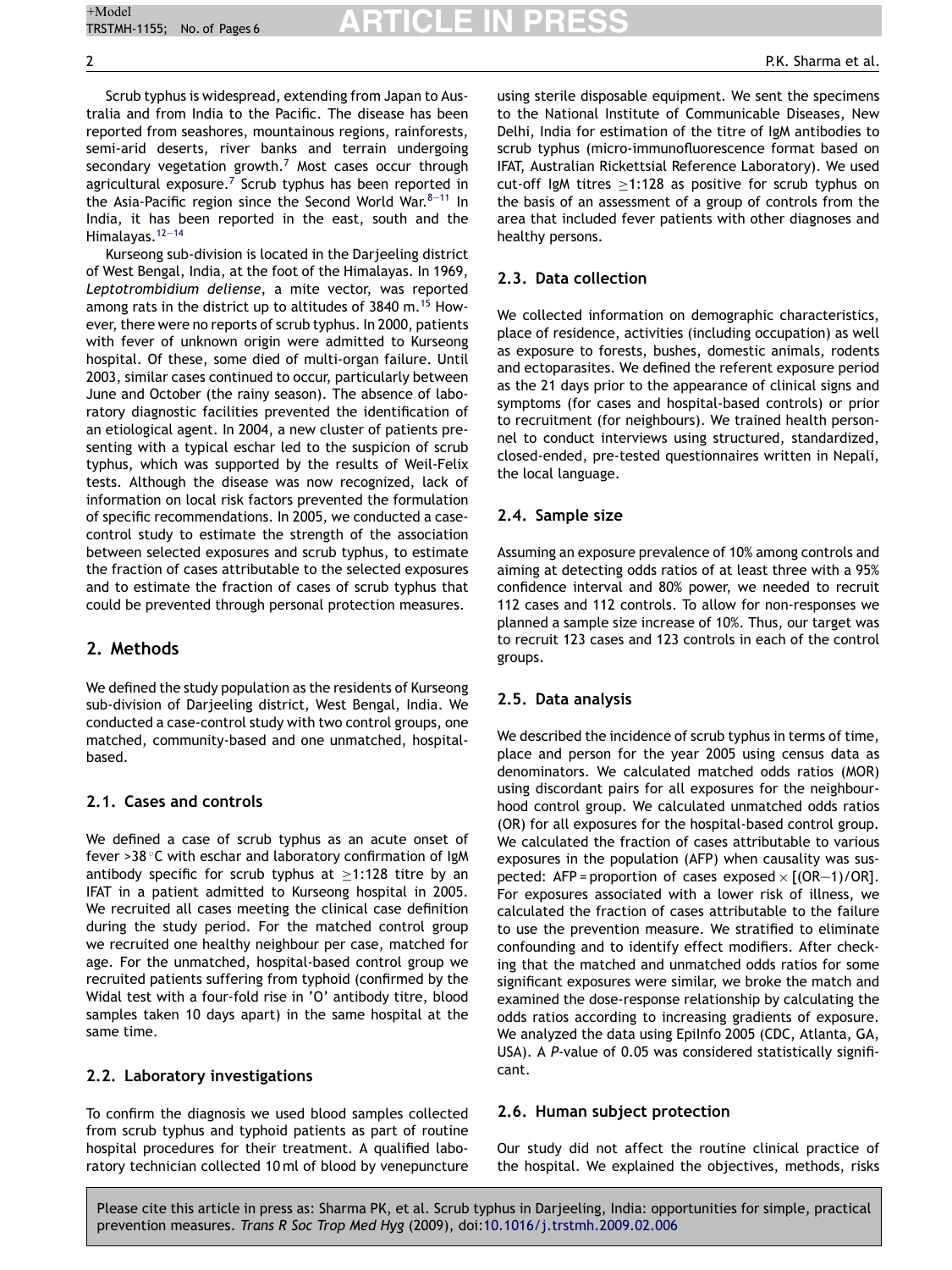# <sup>+Model</sup> TRSTMH-1155; No. of Pages 6 **ARTICLE IN PRESS**

#### Scrub typhus in Darjeeling 3



**Figure 1** Incidence of scrub typhus cases by month of occurrence in Kurseong, Darjeeling district, West Bengal, India, 2005.

and benefits of the study to the participants and took written informed consent. We used confidential codes and approached healthy neighbourhood controls using precautions to maintain the confidentiality of the matched cases.

### **3. Results**

#### **3.1. Descriptive epidemiology**

The incidence of scrub typhus increased from 2 per 100 000 population in July 2005 to 20 per 100 000 population in September 2005 and then decreased to zero in December (Figure 1). The overall incidence in Kurseong sub-division was 34 cases per 100 000 population. Scrub typhus clustered in some rural, agricultural areas (e.g. tea plantations) but there were no outbreaks. Females had a higher incidence than males. The age group 30—44 years had the highest incidence (79 per 100 000 population; Table 1).

#### **3.2. Laboratory investigations**

Of 122 cases meeting the clinical case definition for scrub typhus and whose blood samples were sent for laboratory confirmation, 62 (51%) were positive. Fifty-two typhoid cases were confirmed by a four-fold rise in antibody titre using paired sera.

#### **3.3. Characteristics of cases and controls**

We included 62 scrub typhus patients in the case-control analysis. We recruited 62 healthy, matched, neighbourhood controls and 52 unmatched, typhoid controls. Compared to matched controls, cases were more likely to be female and more likely to belong to the general (upper) caste. Compared to unmatched controls, cases were less likely to reside in wooden houses and belong to the general (upper) caste. However, none of these differences was statistically significant [\(Table 2\).](#page-3-0)

#### **3.4. Living environment**

In the unmatched analysis, the presence of piles of wood in the yard of the house was the only environmental characteristic significantly associated with illness ([Table 3\).](#page-3-0) The association between illness and exposure to rodents at home was stronger among those rearing animals in the yard (OR 5.6; 95% CI 1.8—20) than among others (OR 2.1; 95% CI 0.4—16). Similarly, the association between exposure to bushes close to the house was stronger among those with a monthly family income of more than Rs1500 (US\$30) (OR 13; 95% CI 2.5—95) than among others (OR 2.6; 95% CI 0.6—12). Compared with matched controls, cases were more likely to live in environments with bushes, piles of wood, rodents and domestic animals. The odds of disease increased with the number of bushes located within 5 m of the residence and the number of piles wood in the yard of the house ([Table 4\).](#page-3-0)

#### **3.5. Activities and occupation**

Compared to matched and unmatched controls, cases were more likely to be farmers ([Table 3\).](#page-3-0) However, the association was not significant in the unmatched analysis.

### **3.6. Exposure to vectors**

Compared with matched controls, cases were more likely to report itching; however, there was no association between itching and illness in the unmatched analysis ([Table 3\).](#page-3-0) The association with itching was stronger among those rearing animals (OR 12; 95% CI 1.3—300) than among others (OR 2.5; 95% CI 0.8—7.8).

| Table 1 |  |  | Incidence of scrub typhus cases by age and gender, Kurseong, Darjeeling, West Bengal, India, 2005 |
|---------|--|--|---------------------------------------------------------------------------------------------------|
|         |  |  |                                                                                                   |

| Characteristic    | Population | Cases $(n)$ | Attack rate per 100 000 population |
|-------------------|------------|-------------|------------------------------------|
| Age group (years) |            |             |                                    |
| $0 - 4$           | 19287      | 5           | 26                                 |
| $5 - 14$          | 45737      | 10          | 22                                 |
| $15 - 29$         | 54003      | 16          | 30                                 |
| $30 - 44$         | 26450      | 21          | 79                                 |
| $45 - 59$         | 28287      | 10          | 35                                 |
| $\geq 60$         | 9 9 2 0    | $\mathbf 0$ | $\mathbf 0$                        |
| Gender            |            |             |                                    |
| Male              | 97353      | 28          | 29                                 |
| Female            | 86331      | 34          | 39                                 |
| Total             | 183684     | 62          | 34                                 |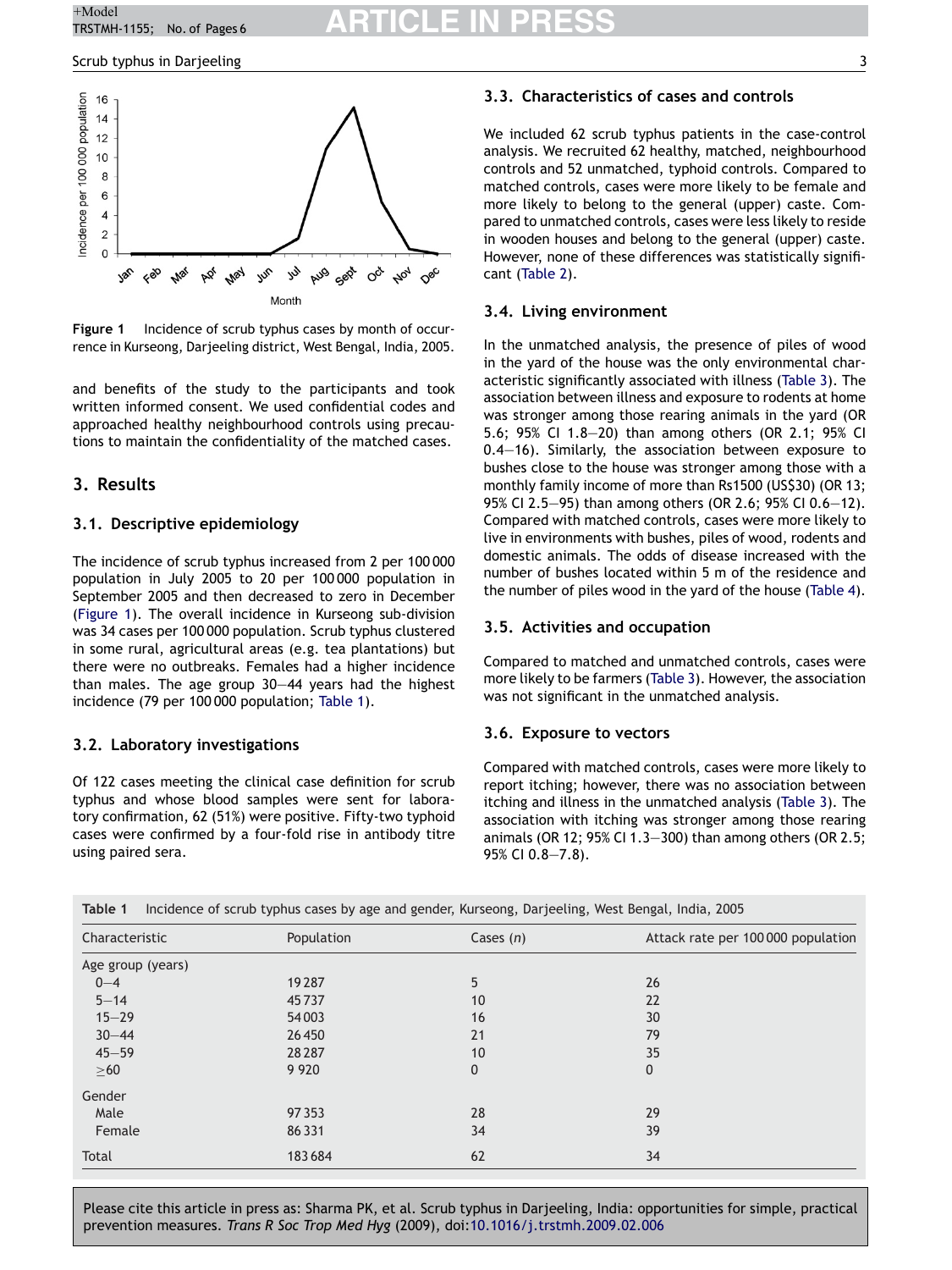# <span id="page-3-0"></span><sup>+Model</sup><br>TRSTMH-1155; No. of Pages 6 **ARTICLE IN PRESS**

# **4 P.K.** Sharma et al.

**Table 2** Characteristics of scrub typhus cases and controls, Kurseong, Darjeeling district, West Bengal, India, 2005

| Characteristic                           | Cases $(n=62)$ |         | Unmatched controls,<br>hospital $(n=52)$ |         | Matched controls,<br>neighbourhood $(n=62)$ |  |
|------------------------------------------|----------------|---------|------------------------------------------|---------|---------------------------------------------|--|
|                                          | n(%)           | n(%)    | P-value                                  | n(%)    | P-value                                     |  |
| Age $\leq$ 30 years                      | 31(50)         | 27(52)  | 0.9                                      | 29(47)  | 0.3                                         |  |
| Female gender                            | 34(55)         | 28(54)  | 0.9                                      | 38(61)  | 0.5                                         |  |
| Follower of Hinduism                     | 47 (76)        | 40 (77) | 0.9                                      | 49 (79) | 0.4                                         |  |
| Belonging to general (upper) caste       | 43 (69)        | 39 (75) | 0.6                                      | 40(65)  | 0.6                                         |  |
| Residence in rural area                  | 52 (84)        | 44 (85) | 0.9                                      | 52 (84) | <b>NA</b>                                   |  |
| Residence in houses made of wood         | 45 (73)        | 42 (81) | 0.4                                      | 48 (77) | 0.4                                         |  |
| Monthly income less than Rs1500 (US\$30) | 30(48)         | 25(48)  | 0.9                                      | 28(45)  | 0.8                                         |  |
| Household with >4 members                | 40(65)         | 35(67)  | 0.9                                      | 35(56)  | 0.5                                         |  |

# **Table 3** Selected exposures for scrub typhus cases and controls, Kurseong, Darjeeling district, West Bengal, India, 2005

| Exposure    |                                    | Cases<br>$(n=62)$ | Unmatched controls,<br>hospital $(n = 52)$ |                          | Matched controls,<br>neighbourhood $(n = 62)$ |                  |
|-------------|------------------------------------|-------------------|--------------------------------------------|--------------------------|-----------------------------------------------|------------------|
|             |                                    | $n$ (%)           | n(%)                                       | OR <sup>a</sup> (95% CI) | n(%)                                          | $MORb$ (95% CI)  |
| Living      | Bushes within 5 m                  | 56 (90)           | 45 (87)                                    | $1.4(0.4-4.6)$           | 38(61)                                        | $10.0(2.3-63)$   |
| environment | Piles of wood in the yard          | 39(63)            | 21(40)                                     | $2.5(1.2-5.4)$           | 24(39)                                        | $3.5(1.5-9.5)$   |
|             | Rodents seen at home               | 55 (89)           | 50(96)                                     | $0.3(0.0-1.5)$           | 42 (68)                                       | $3.6(1.4-11)$    |
|             | Rodents seen at work               | 51 (82)           | 42 (81)                                    | $1.1(0.4-2.9)$           | 35(56)                                        | $9.0(2.4 - 57)$  |
|             | Domestic animals in the yard       | 44 (71)           | 39(75)                                     | $0.8(0.3-1.8)$           | 33 (53)                                       | $2.4(1.1 - 5.7)$ |
| Activities  | Plucking tea leaves                | 10(16)            | 7(13)                                      | $1.2(0.4-3.7)$           | 9(15)                                         | $1.2(0.4-4.3)$   |
|             | Working in a farm                  | 44 (71)           | 32(61)                                     | $1.5(0.7-3.4)$           | 26(42)                                        | $10.0(2.7-63)$   |
|             | Working in the forest              | 15(24)            | 18(35)                                     | $0.6(0.2-1.3)$           | 23(37)                                        | $0.5(0.2-1.1)$   |
|             | Working at construction sites      | 6(10)             | 1(2)                                       | $5.3(0.8-13)$            | 5(8)                                          | $1.2(0.4-4.3)$   |
| Exposure to | Presence of ticks/lice on the body | 15 (24)           | 22(42)                                     | $0.4(0.2-1)$             | 10(16)                                        | $1.6(0.7-4.1)$   |
| vectors     | <b>Itching</b>                     | 25(40)            | 22(42)                                     | $0.9(0.4-2)$             | 11 (18)                                       | $3.0(1.3 - 7.6)$ |
| Hygiene and | Wearing gumboots at work           | 23(37)            | 27(52)                                     | $0.5(0.2-1.2)$           | 36 (58)                                       | $0.5(0.2-0.9)$   |
| protective  | Washing/bathing after daily work   | 45 (73)           | 47 (90)                                    | $0.3(0.1-0.8)$           | 56 (90)                                       | $0.4(0.1-0.9)$   |
| practices   | Wearing aprons at work             | 5(8)              | 4(8)                                       | $1(0.2-4.6)$             | 13(21)                                        | $0.3(0.1-0.9)$   |
|             | Changing clothes to sleep          | 27(44)            | 38 (73)                                    | $0.3(0.1-0.6)$           | 51 (82)                                       | $0.2(0.1-0.5)$   |
|             | Using mite repellents on body      | 4(6)              | 1(2)                                       | $3.5(0.4-18)$            | 5(8)                                          | $0.8(0.2 - 3.2)$ |
|             | Using mite repellents on clothes   | 5(8)              | 2(4)                                       | $2.2(0.4-17)$            | 3(5)                                          | $1.7(0.4 - 8.5)$ |

<sup>a</sup> Odds ratio.

**b** Matched odds ratio.

| Exposure                                | Cases $(n = 62) n$ (%) | Controls $(n=62)$ n $(\%)$ | Odds ratio (95% CI) |  |
|-----------------------------------------|------------------------|----------------------------|---------------------|--|
| Bushes within 5 m of house <sup>a</sup> |                        |                            |                     |  |
| None                                    | 6(10)                  | 24(39)                     |                     |  |
| $1-6$ bushes                            | 24(39)                 | 26(42)                     | $3.7(1.1-12)$       |  |
| >6 bushes                               | 32 (52)                | 12(19)                     | $11(3.1 - 38)$      |  |
| Piles of wood in the yard <sup>b</sup>  |                        |                            |                     |  |
| None                                    | 23(37)                 | 38(61)                     |                     |  |
| $1-2$ piles                             | 29(47)                 | 19(31)                     | $2.4(1 - 5.7)$      |  |
| >2 piles                                | 11(18)                 | 5(8)                       | $3.6(1-14)$         |  |

 $^{\rm b}$   $\chi^2$  for trend: 7.4; *P*-value: 0.006.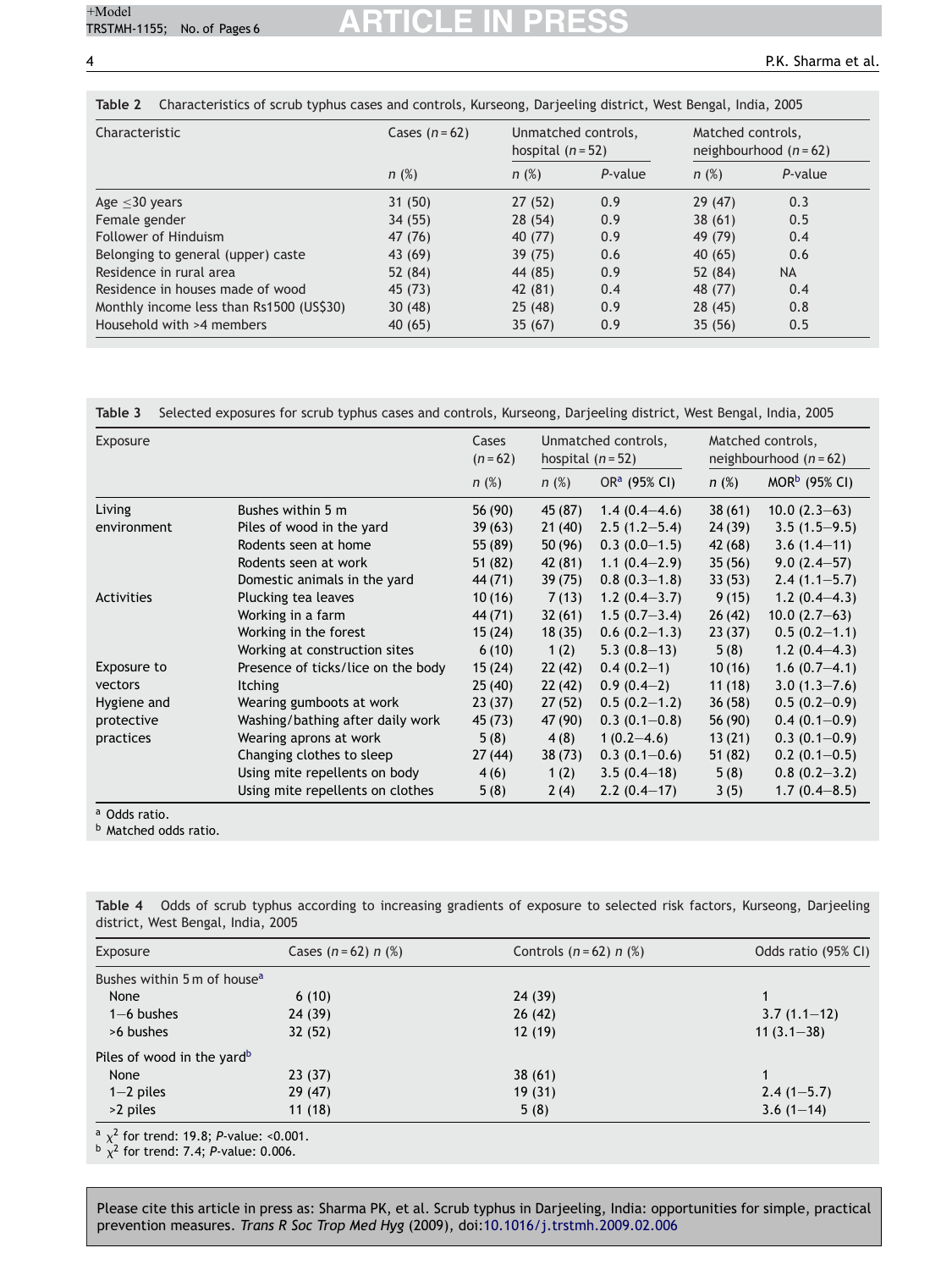# <sup>+Model</sup> TRSTMH-1155; No. of Pages 6 **ARTICLE IN PRESS**

# **3.7. Hygiene and protective measures**

Compared with both sets of controls, cases were less likely to wash after work and to change clothes to sleep ([Table 3\).](#page-3-0) Compared with matched controls, cases were less likely to wear gumboots and aprons [\(Table 3\).](#page-3-0) The use of repellents did not exceed 8% among cases and controls. There was no association between this practice and illness. The association between changing clothes to sleep and decreased odds of disease was stronger among those earning more than Rs1500 (US\$30) (OR 0.05; 95% CI 0.01—0.3) than among others (OR 0.4; 95% CI 0.1—1.2). Failure to change clothes to sleep, wear gumboots at work and wash after daily work accounted for 45%, 31% and 16% of cases in the population, respectively.

# **4. Discussion**

Exposure to environmental factors including bushes, piles of wood, domestic animals and rodents were significantly associated with illness. Peridomestic rodents may lead to exposure to scrub typhus because they harbour the trombiculid mites that carry the disease. In Palau, households frequented by rodents were more affected by scrub typhus.[16](#page-5-0) Bushes and piles of wood are natural habitats of rodents.[4,10,17](#page-5-0) Two explanations may account for the association between rearing animals and scrub typhus. First, the storage of fodder for domestic animals may attract rodents<sup>[4](#page-5-0)</sup> and, second, domestic animals might harbour the mites.[17,18](#page-5-0) Farmers had higher odds of disease, which may be explained by exposure to rodents, wood piles and animals.[10,16](#page-5-0) A study in Japan reported that 44% of patients engaged in farming.[19](#page-5-0) A clean living-environment and control of rodents decreased the incidence of scrub typhus significantly among troops in China.<sup>[20](#page-5-0)</sup> Exposure to lice and ticks was a risk factor in our study. These visible ectoparasites do not spread the pathogen by themselves; however, they may constitute a surrogate marker for exposure to the trombiculid mites, which are not easily visible to the naked eye.

Aprons and gumboots, unlike gloves, were associated with a lower risk of illness. Unfed *Leptotrombidium* mites tend to aggregate closely in clusters on twigs and debris a few inches above the ground.<sup>[21](#page-5-0)</sup> The mites are, thus, mostly close to the ground, corresponding with the observation that eschars are more commonly found on the lower part of the bodies of patients. By contrast with changing clothes after work, changing clothes to sleep decreased the risk of scrub typhus. This difference may be explained by the longer period of time available during the night for the mite to bite. Transfer of *Orientia tsutsugamushi* from an infected mite to a human takes more than  $6 h.^{19}$  $6 h.^{19}$  $6 h.^{19}$  Bathing after work was also associated with a lower risk of illness. Once they gain access to the body the mites seek out areas where clothing is tight against the skin, the parts most commonly attacked being the waist and ankles. They remain attached to the skin of the host for 36—72 h, after which they disengage and drop off onto the ground.<sup>[21](#page-5-0)</sup> Hence, thorough scrubbing and washing of the body after exposure may decrease the risk of bites and, thus, the risk of scrub typhus.<sup>[19](#page-5-0)</sup> While washing and bathing in Kurseong might not systematically include thorough scrubbing, our results suggest some effectiveness of the local hygienic practices.

Our study had several limitations. First, we recruited cases from the hospital and, thus, patients with milder disease in the community may have been excluded. As a result, the study could be biased if patients with more severe disease had a different risk-factor profile. However, there is no evidence suggesting that the number of bites or that the infectious dose influences the natural history of the disease. In addition, among our patients, the severity of the cases did not vary with the number of eschars. Hence, severe cases are likely to be representative of all cases with respect to exposure, and bias is unlikely to have occurred. Second, the study was conducted in Kurseong and the findings may not be generalizable to other places. Thus, our findings regarding environmental factors may be specific to the Darjeeling ecosystem. However, the protective behaviours that we identified, including wearing gumboots at work, washing after daily work and changing clothes to sleep might be generalizable to other areas. Third, less than 8% of participants used repellents. A statistical power calculation suggested that our sample size for that specific, uncommon exposure would not have had a power of 80% to detect an odds ratio of 0.01. Hence, we did not have the capacity to document an association between the use of repellents and scrub typhus. An intervention study may provide a better setting in which to examine the effect of repellents against scrub typhus. Fourth, although our target sample size was 123, we could recruit only 62 cases because the serum samples of the remaining 61 patients were negative for IgM antibody. This low proportion of confirmed disease may be due to the low sensitivity of the test (84% at a cutoff IgM antibody titre of ≥1:100 for diagnosis of scrub typhus).<sup>[22](#page-5-0)</sup> Furthermore, collection of blood samples early in the first week of illness and the effects of early chemotherapy following clinical diagnosis might have delayed the appearance of diagnostic titres of IgM antibody.<sup>[23](#page-5-0)</sup> While the recruitment of a smaller number of cases is likely to have reduced the power of our study, the lack of power would not have affected the risk factors and protective practices that we identified. Fifth, since the Widal test is of low sensitivity and specificity, we might have included scrub typhus patients who did not have an eschar and who presented with a false-positive Widal test among the unmatched hospital control group. This would have led to a non-differential misclassification that would have reduced the strength of the association for this control group. However, this would not have prevented us from making conclusions about the risk factors identified as significant.

On the basis of the findings of our study we can propose a number of recommendations for local health authorities and municipalities. Education of the population could make the living and working environments safer with respect to scrub typhus. This would address the clearing of bushes, keeping wood and animals away and controlling rodents. These environmental interventions could be guided by the spatial distribution of the disease so that 'mite islands' are cleared. Promotion of protective measures may reduce individual risks. These include wearing gumboots to work, washing after work and changing clothes to sleep. Further studies could characterize the exact vectors and hosts involved. Behavioural intervention studies could also exam-